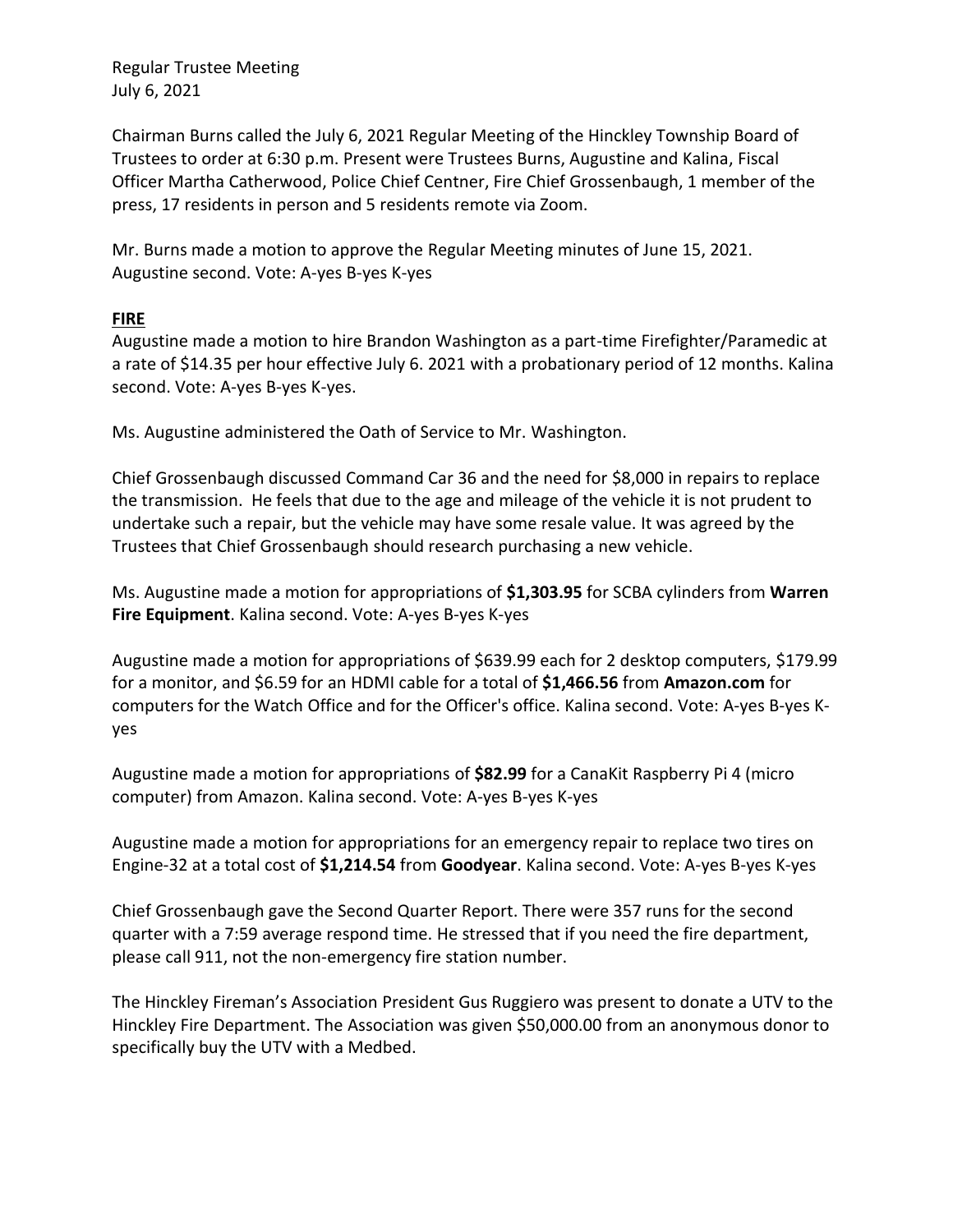Augustine made a motion to adopt **Resolution #070621-01**. Accepting the UTV from the Hinckley Fireman Association. The value of the donation is \$42,797. Kalina second. Vote: A-yes B-yes K-yes

Jeff Bart, of Light House Solutions joined the meeting. Light House Solutions manages the technology, antivirus, malware and backup of records for the Township. Recently Light House provided a Township technology audit and found the current firewall obsolete and unable to be upgraded. The Trustees discussed obsolete devices and the firewall, deciding what will remain and what will be replaced. The Trustees tabled the new firewall until research on the current TTX firewall can be undertaken..

Kalina made a motion for appropriations of **\$5,746.00** to **Lighthouse Solutions** for managed security service to begin June 1 through May 31, 2022 to the Administrative, Service and Fire Departments. Augustine second. Vote: A-yes B-yes K-yes

# **POLICE**

Augustine made a motion to approve the following training events

- **FBI Great Lakes Leadership Seminar** to be held October 3-8, 2021 in Niagara Falls, NY for a total cost of **\$875.00.** (Seminar - \$375.00, Lodging - \$500.00) for Chief Centner. Chief Centner will cover all expenses not included in the seminar.

- **First Line Supervision** (1-Day) conducted by Van Meter and Associates on September 29, 2021 at Montville PD for Officers Kinney, Landis, Miracle and Ascherl at a total cost of **\$620.00**

 - **Writing Well for Public Safety Forces** by Van Meter and Associates on August 12, 2021 at Medina County Park District Buffalo Creek Retreat for Officers Miracle and Landis at a total cost of **\$320.00**

 - **Death Notification Training "Delivering the News with Compassion**" by MADD at Medina PD on August 23, 2021 for Officers Singleton, Parente, Landis and Miracle at a total cost of **\$240.00.**

Kalina second. Vote: A-yes B-yes K-yes

Augustine made a motion for appropriations to purchase a mobile radio for the new patrol vehicle from **Cleveland Communications** at a cost of **\$2,076.48.** Kalina second. Vote: A-yes Byes K-yes

Augustine made a motion for appropriations to purchase a replacement Electric Linear Actuator for the Mobile Speed Trailer at a cost not exceed \$1,300.00 from **Quad Fluid Dynamic Inc.** Kalina second. Vote: A-yes B-yes K-yes

Chief Centner discussed several repairs and lighting/heating updates needed at the Police Department Firing Range. He received one quote. It was decided that additional quotes were required. The item was tabled until the next meeting.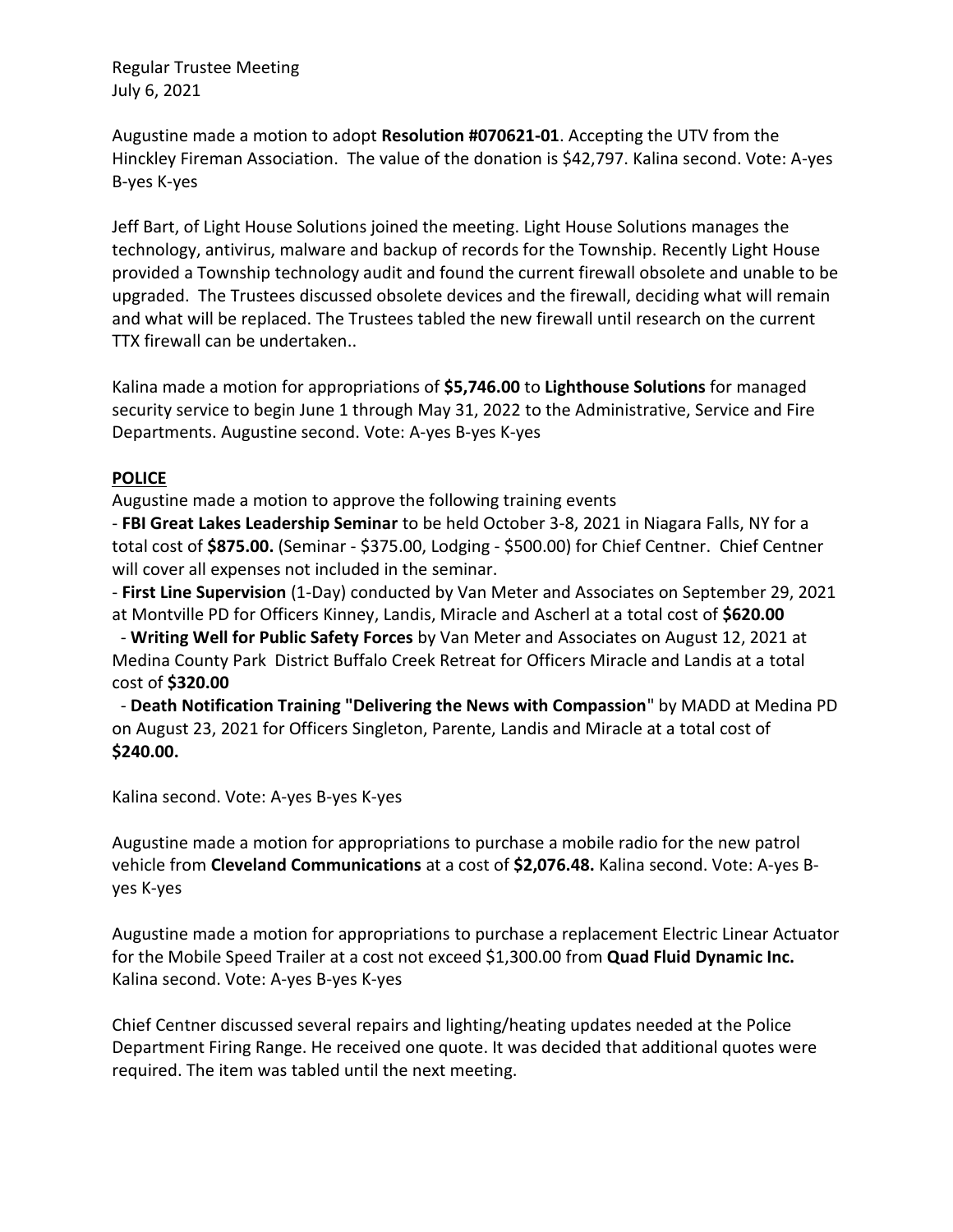Augustine made a motion to accept the resignation of Travis McCourt effective July 11, 2021. Kalina second. Vote: A-yes B-yes K-yes

### **ZONING**

The Trustees reviewed and signed the mylar for a Babcock parcel split (Dusek property).

Kalina made a motion for appropriations for the annual **iWorQ Systems Internet Software and Support** from August 2021 to July 2022 at a cost of **\$1,500.00**. Augustine second. Vote: A-yes Byes K-yes

Mr. Kalina reported that the Pine Hills development is slowly moving forward with the bonding process required to put in a temporary turn around until Phase 2 of the development is begun. The bond provides insurance for the Township in the event the developer is unable to complete the approved road construction.

## **CEMETERY**

Mr. Burns discussed a request for a non-resident to purchase cemetery lots at Maple Hill (Zemaitis). After a brief discussion it was decided to table the topic until Mr. Burns can obtain additional information from Mr. Zamaitis.

#### **TRUSTEES**

Mr. Burns began a discussion on hiring OHM to work with the Township on a Comprehensive Plan Update. His thoughts were that the Township would assemble a community taskforce to help shape the Plan. Followed by public meetings and formal adoption by the Trustees.

All three Trustees agreed that areas such as senior housing, conservation development and sustainability need to be looked at. Many parts of the existing 2015 Comprehensive Plan Update still apply and may not need to be redressed.

Mr. Kalina provided a zoning updates and stated that the department is focusing on outstanding zoning violations.

Mr. Kalina made a motion to amend **Resolution #051821-01**, approving Leadership Medina County training in the amount of \$2,200.00 to \$880.00 for Trustee Augustine. Ms. Augustine received a scholarship for Leadership Medina County that reduced the tuition cost. Burns second. Vote: A-abstain B-yes K-yes

Discussion and decision on fire wages was tabled until the next meeting.

Ms. Augustine made a motion to go into executive session to discuss police wages at the end of the meeting. Burns second. Vote: A-yes B-yes K-yes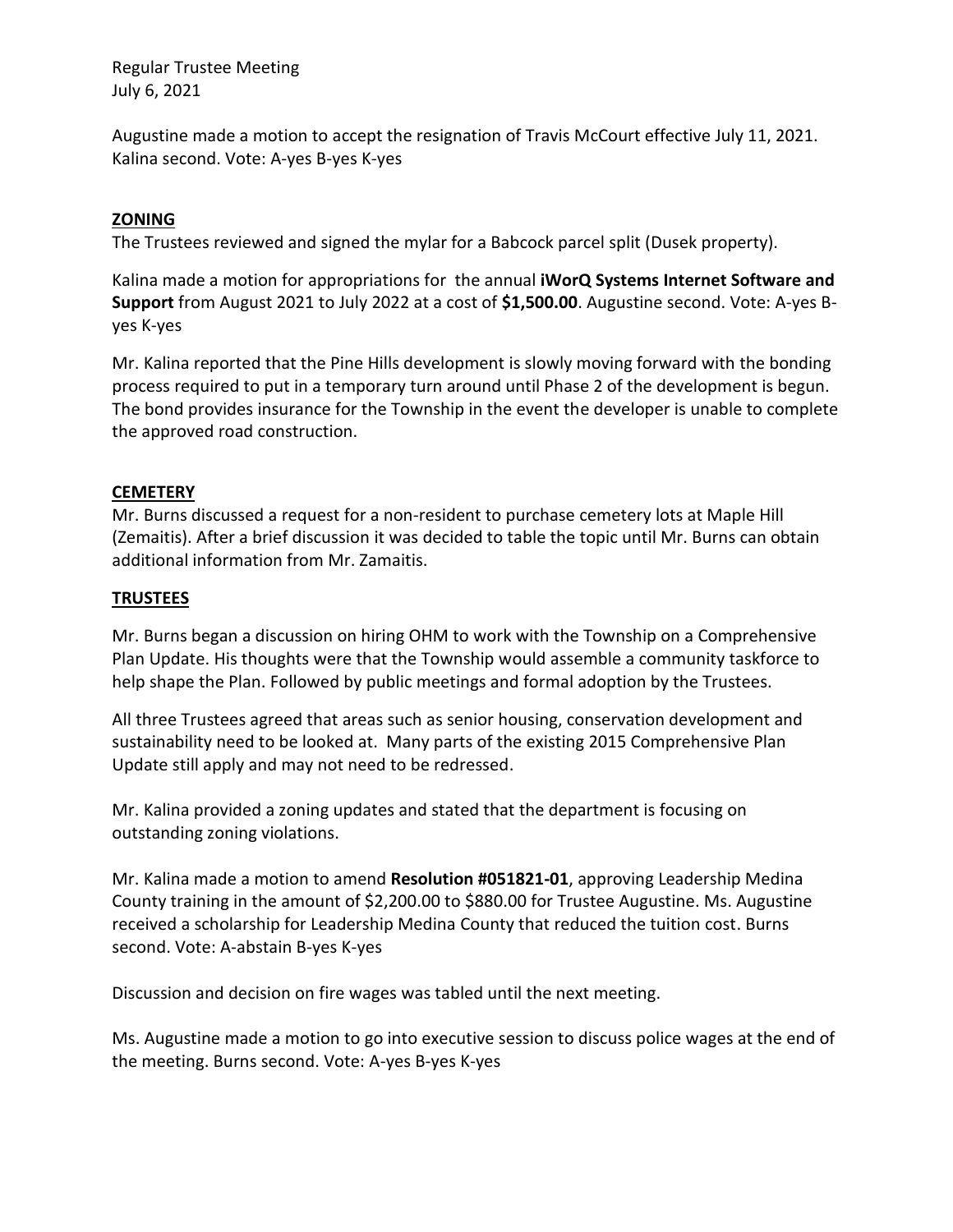Augustine made a motion to enter into a Short Form Agreement for the reimbursement of services with Domokur Architects for the police addition. Following a brief discussion with Ms. Catherwood the item was tabled.

Augustine initiated a discussion as to continued proctoring by Ms. Amburn. It was decided to keep her on as proctor for all Zoom meetings.

Mr. Burns provided three quotes for the Maple Hill Cemetery wall replacement, as follows:

DC Berger Excavating, LLC - \$75,350.00 Collins Excavating and Construction LLC - \$54,200.00 C & M Corp - \$45,720.00

Discussion ensued on the type of interlocking pre-cast stones were included in the quotation and whether the option of natural stone would reduce the price. It was decided that the precast stone will provide a strong, stable wall.

Burns made a motion to adopt **Resolution #070621-02,** contracting with **C & M Corp** to replace the Maple Hill Cemetery wall in the amount of \$45,720.00. This contract comes with a lifetime warranty on installation. Augustine second. Vote: A-yes B-yes K-yes

Burns said the Medina County Auditor's Office will be canvasing the community, door-to-door, updating property descriptions.

Burns made a motion to adopt **Resolution #070621-03**, accepting an OPWC (DIY 10) grant for the Forest Drive cul-de-sac in the amount of **\$89,610**. Augustine second. Vote: A-yes B-yes Kyes

The Trustees stated that Mr. Schulte had applied for this grant in 2020 and was instrumental in the Township receiving the funding.

Burns made a motion to adopt **Resolution #070621-04,** contracting with Vasel Brothers for the Forest Drive cul-de-sac project in the amount of **\$92,177.00.** An OPWC (DIY 10) grant will pay for 74% of the project, with the remaining paid from the General Fund. Augustine second. Vote: A-yes B-yes K-yes

Burns started a discussion regarding Juneteenth holiday. He explained that this became a Federal holiday in 2021. The Trustees discussed granting non-union, full-time employees a floating holiday in 2021 and adding the holiday to the 2022 Organizational Meeting. Union employees may negotiate the holiday when the contracts are up.

Burns made a motion to adopt **Resolution #070621-05,** allowing for full-time, non-union employees to have an 8-hour floating holiday to acknowledge Juneteenth.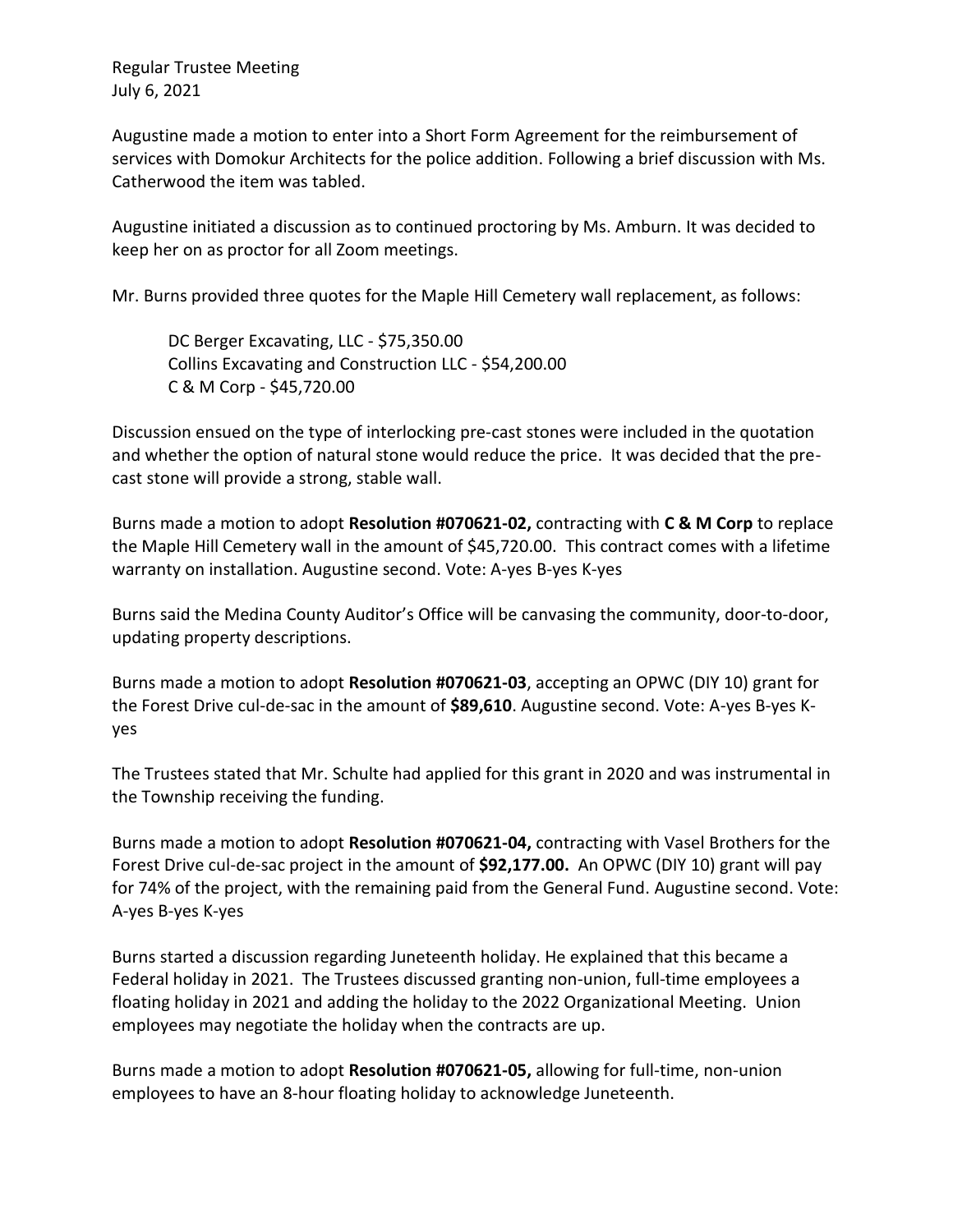Augustine second. Vote: A-yes B-yes K-yes

Burns stated that he and Ms. Peterlin will be applying for an Ohio Department of Commerce Cemetery grant for cemetery improvements.

Mr. Burns stated that the Ohio Department of Natural Resources (ODNR) has provided the Township with revised contract language for the Kobak Field lighting project grant. The revised language has been approved by the Medina County Prosecutor's Office pending a motion to accept the revised contract by the Board.

Burns made a motion to rescind the previous contract motion and forward the adoption of **Resolution #070621-06**, which approves the revised contract provided by ODNR as submitted to the Board. Kalina second. Vote: A-yes B-yes K-yes.

A representative from the Highland local School District contacted Mr. Burns as to the Township's interest in purchasing the Hinckley Elementary School on Center Road. Discussion ensued as to costs to maintain the building and if the size of the building is appropriate for the Township. Current revenue would not support any improvements to the property and general maintenance may strain the existing revenue. A consensus from the Trustees was that the offer would be declined.

The Cleveland Metroparks has stated that they have no interest in sharing the stewardship of the Gibson property with the Township. The choices are Hinckley Township accepts the Gibson donation or the Metroparks take it over. Discussion ensued on the Township's liability of the land.

Mr. Burns mentioned that two other properties are being reviewed and assessed.

# **FISCAL OFFICER**

Burns made a motion to adopt **Resolution #070621-07** accepting the Amended Official Certificate of Estimated Resources #4, dated June 18, 2021 in the amount of \$9,029,415.41. Augustine second. Vote: A-yes B-yes K-yes

Burns made a motion to adopt **Resolution # 070621-08,** which approves the reallocation of \$6,000.00 from 2181-130-190-0000 (Salaries) to the following:

- \$4,000.00 to 2181-130-319-0000 (Other Professional and Technical Services)
- \$2,000.00 to 2181-130-599-0000 (Other-Other Expenses)

Kalina second. Vote: A-yes B-yes K-yes

Burns made a motion to adopt **Resolution #070621-09,** accepting the Amended Permanent Appropriation dated July 6, 2021. Kalina second Vote: A-yes B-yes K-yes

Ms. Catherwood stated the fund balance is \$5,827,380.07.